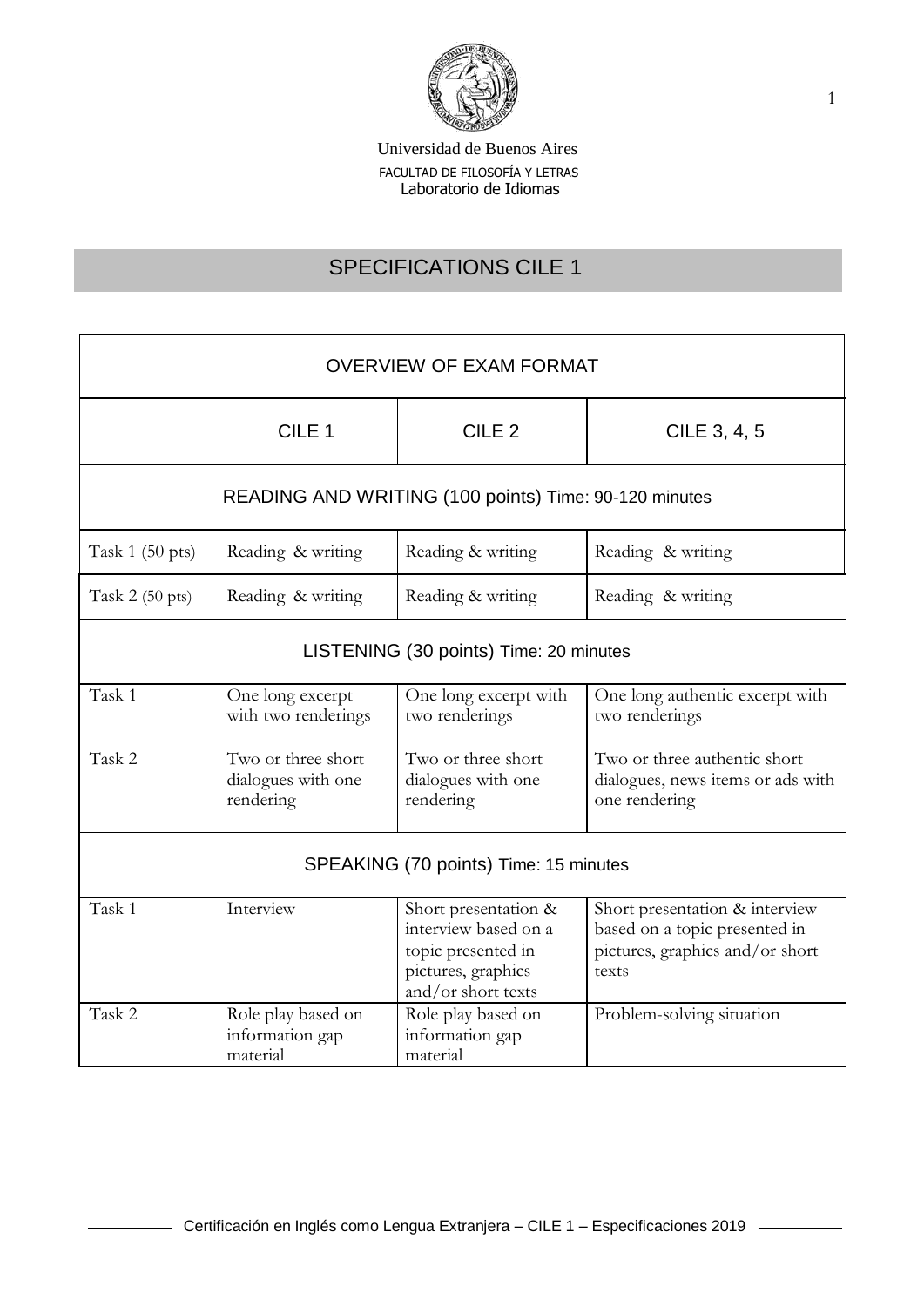

## READING AND WRITING SECTION

In the two tasks in this section candidates will be expected to write a text on the basis of the input provided by an authentic text. Successful completion of each task will require candidates to select, summarize or comment on relevant information from the text and transfer this information to the requested written text guided by the writing purpose and following conventions of genre, information routines and register.

Candidates will write a total of **180-200** using two of the following genres:

- An informal e-mail, postcard or letter;
- $A$  note:
- $\Box$  A simple narrative, e.g. a short biography or autobiography, a travel

account. An example of an integrated task at this level:

Last week you read your horoscope and realized that everything that had been predicted really happened. Write an e-mail to a friend and tell him/her about it. Use the information in the text to narrate your experience.

You should write 8-10 lines.

REMEMBER to use the information in the text whenever necessary.

Written texts will be graded according to: relevance and adequacy of content with respect to reading input and writing purpose, organisation and cohesion, vocabulary, grammatical range and accuracy, and punctuation and spelling

Candidates will have to read authentic texts from different sources such as magazine and newspaper articles with a length 350-500 words. They may find the following text types, information routines and content:

- Descriptive: e.g. a holiday resort
- Narrative: biographical notes, news, stories, interviews
- $\Box$  Expository: e.g. newspaper articles, extracts from authentic school textbooks

Topics: Daily routines – occupations and jobs – lifestyles – free time activities – personal experiences – biographies – educational background – holidays – travelling – health – food – discoveries – inventions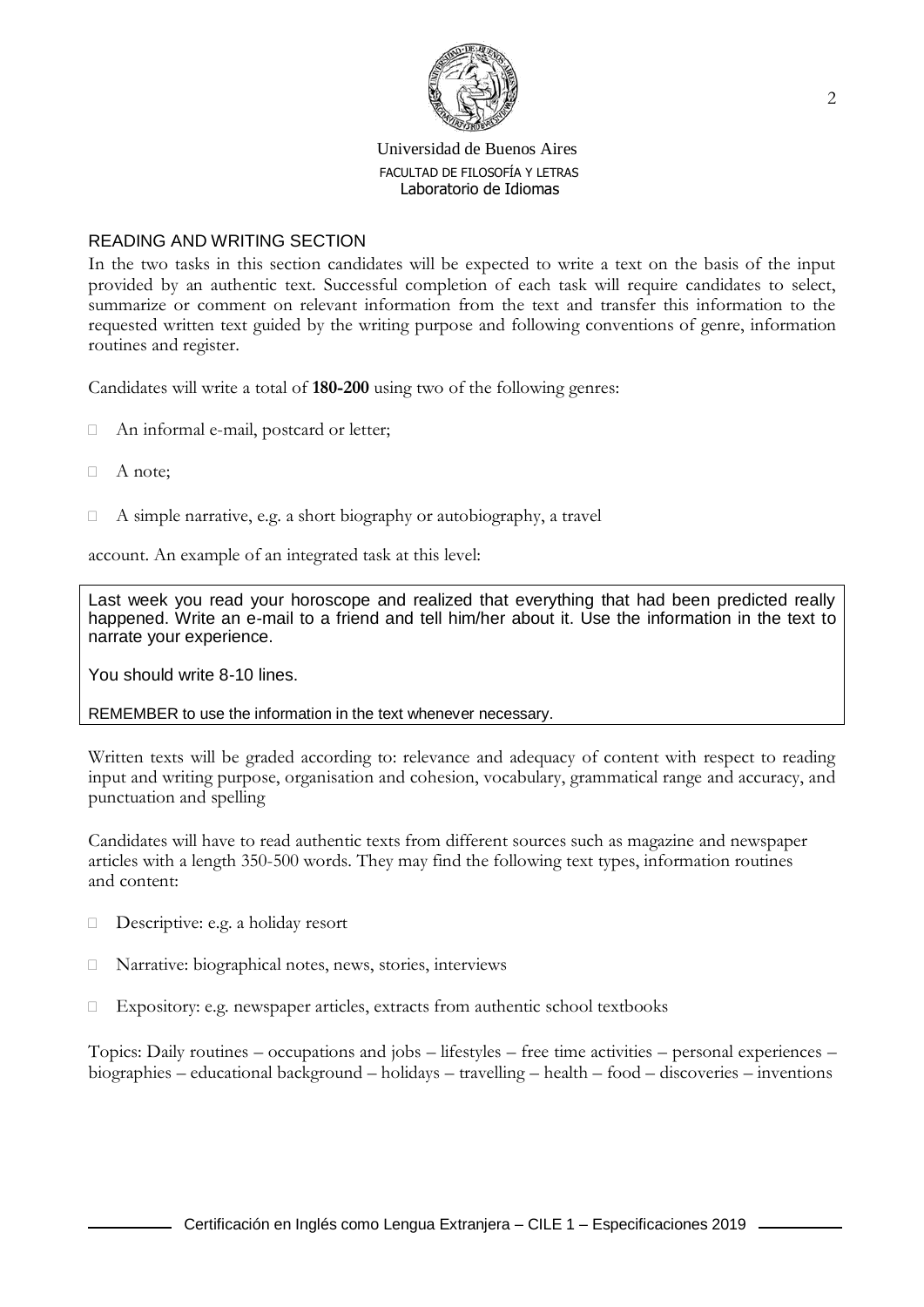

# LISTENING SECTION

This section will assess students´ ability to understand different types of scripted aural texts of a British or American variety by showing understanding of gist, detailed information or specific information.

Task 1

In task one they will listen to a long excerpt (a dialogue or monologue) twice. They might encounter any of the following text types and content:

- Announcements
- $\Box$  Job interviews
- Formal and informal dialogues
- □ Travel accounts

Topics: Daily routines- occupations and jobs– lifestyles- free time activities – personal experiences – biographies – educational background – holidays – travelling – health – food – discoveries – inventions

Candidates will have to perform any of the following skills:

- $\Box$  Identifying main ideas
- Identifying supporting details

Most test methods will be of an open-ended type, e.g. short-answer questions, information-transfer techniques (complete chart, label diagram with short phrases, form / chart completion). Some objective type items may also be included: e.g. true/false statements (without justification), multiple choice questions.

Task 2 In task two they will listen to 2 or 3 short conversations once.

Candidates will mainly have to perform any of the following skills:

- $\Box$  Identifying the major topic
- $\Box$  Inferring the role of the participants in a situation
- Identifying specific information

Test methods used might include short answers, multiple choice questions or true/false statements.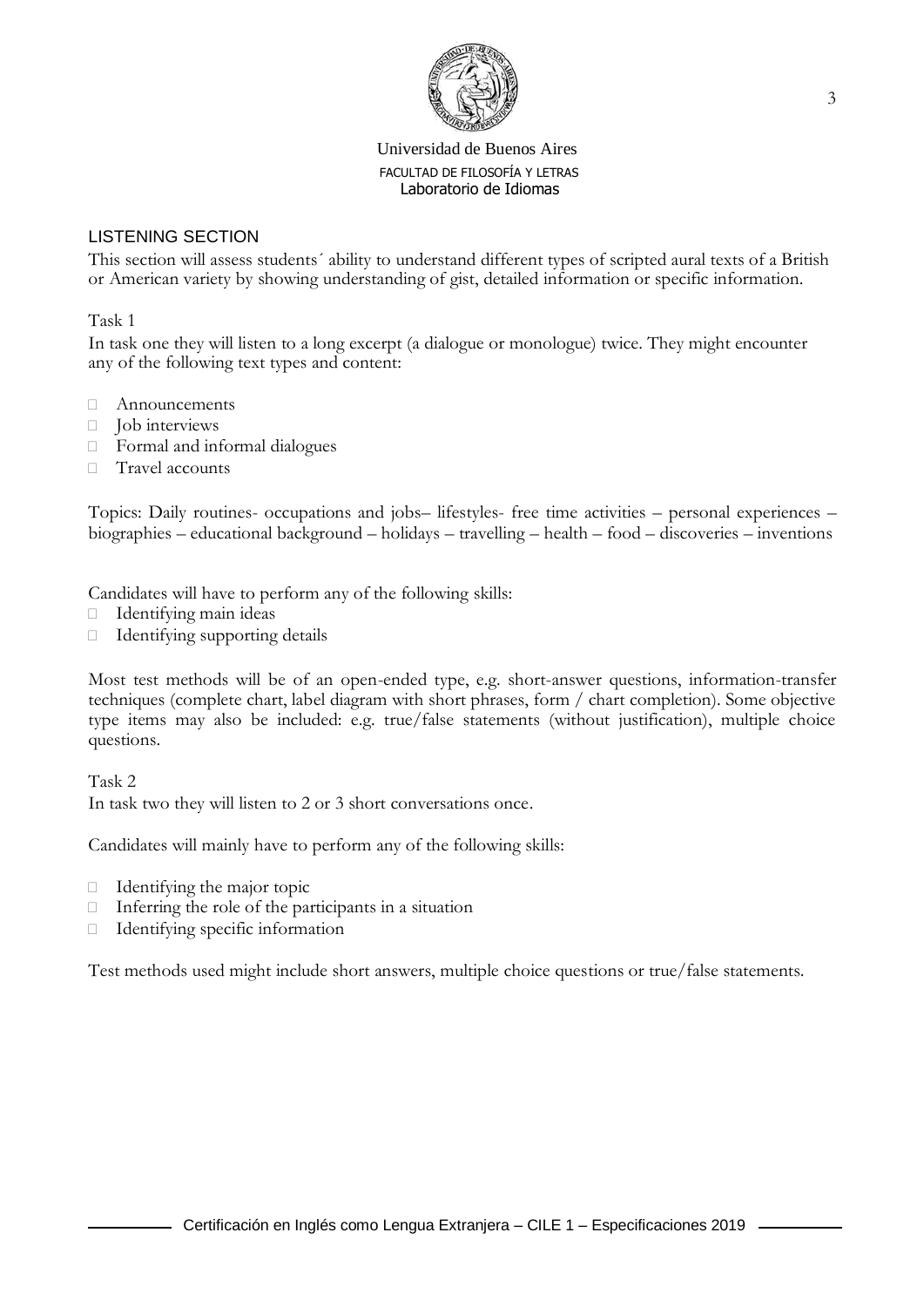

## SPEAKING SECTION

This section aims to assess students´ ability to use spoken English in semi-guided interactions on very familiar topics.

The board will be made up of two examiners, of which one will lead the interaction with the student(s). Students will be paired up if possible to interact with each other.

## Part I:

Examiners will ask questions on topics related to work, school, leisure time to help candidates feel at ease. Then candidates will be interviewed on a given topic such as music, eating habits or vacations on their experience and opinions.

# Part II:

In pairs candidates will be presented with a role play based on an information gap activity. They will be provided with cards containing relevant information to accomplish the task.

# *Topics:*

Daily routines – occupations and jobs – lifestyles – free time activities – personal experiences – educational background – holidays – travelling – health – food

## *Expected performance*:

Students have a general basic ability to communicate in everyday situations and service encounters. They can give simple instructions and interact in most familiar situations. In the workplace, they can handle very simple situations.